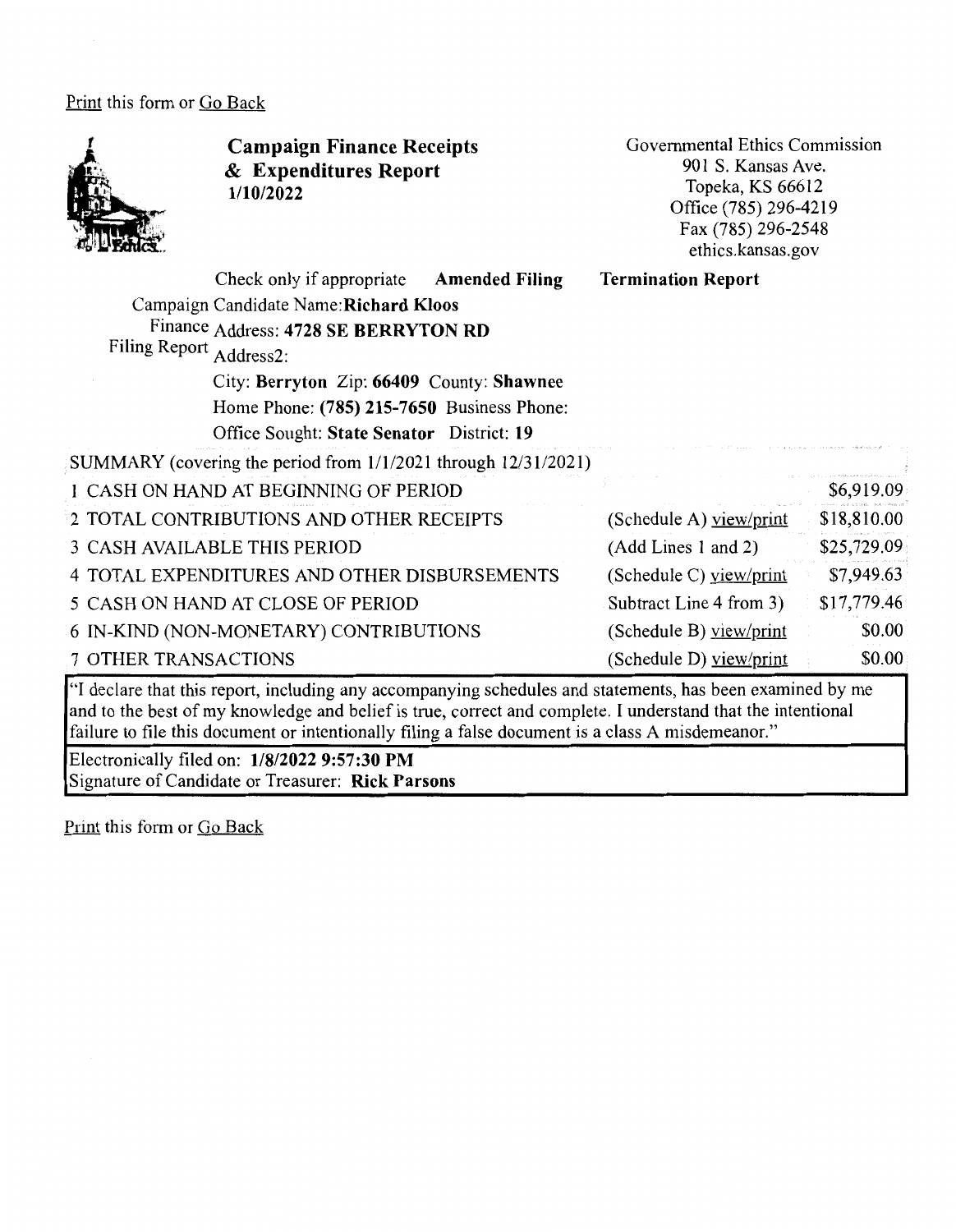### **SCHEDULE A**

# **CONTRIBUTIONS AND OTHER RECEIPTS**

**Candidate:** Richard Kloos

|          | <b>Name and Address</b><br>of Contributor                                                          | <b>Type of Payment</b>                | Occupation of                               | <b>Amount</b> |
|----------|----------------------------------------------------------------------------------------------------|---------------------------------------|---------------------------------------------|---------------|
| Date     |                                                                                                    | Cash, Check, Loan, E-<br>funds, Other | <b>Individual Giving</b><br>More Than \$150 |               |
| 11/13/21 | Margaret Martinez<br>5320 SW Reeder St<br>Topeka KS 66604                                          | E Funds                               |                                             | \$100.00]     |
| 12/28/21 | <b>Bruce Christenson</b><br>3601 SW Fairlawn Rd.<br>Suite 200<br>Topeka KS 66614                   | Check                                 | Retail                                      | \$500.00      |
| 12/20/21 | O'Neal Consulting LLC<br>800 SW Jackson Suite 808<br>Topeka KS 66612                               | Check                                 |                                             | \$100.00      |
| 12/20/21 | Kansas Bail Agents<br><b>Assocation PAC</b><br>301 W Ash St<br>Salina KS 67401                     | Check                                 |                                             | \$200.00      |
| 12/17/21 | Kansas Association of<br><b>Beverage Retailers</b><br>PO Box 3842<br>Topeka KS 66604               | Check                                 |                                             | \$100.00]     |
| 12/16/21 | <b>Stray Dog PAC of Kansas</b><br>11460 Tomahawk Creek<br>Pkwy Ste 300<br>Leawood KS 66211         | Check                                 |                                             | \$200.00      |
| 12/15/21 | BCS Design, Inc.<br>19930 W. 161st<br>Olathe KS 66062                                              | Check                                 |                                             | \$500.00      |
| 12/10/21 | Foley Industries Inc<br>1550 S West st<br>Wichitak KS 67213                                        | Check                                 |                                             | \$500.00      |
| 12/07/21 | Kansas Association for<br>Responsible Liquor Laws,<br>Inc.<br>919 S. Kansas Ave<br>Topeka KS 66612 | Check                                 |                                             | \$250.00      |
| 12/03/21 | Prairie Band Potawatomi<br>Nation<br>16281 Q Road<br>Mayetta KS 66509                              | Check                                 |                                             | \$250.00      |
| 11/28/21 | Kansas Beer Wholesalers<br>100 SE 9th St STE 100                                                   | Check                                 |                                             | \$1,000.00    |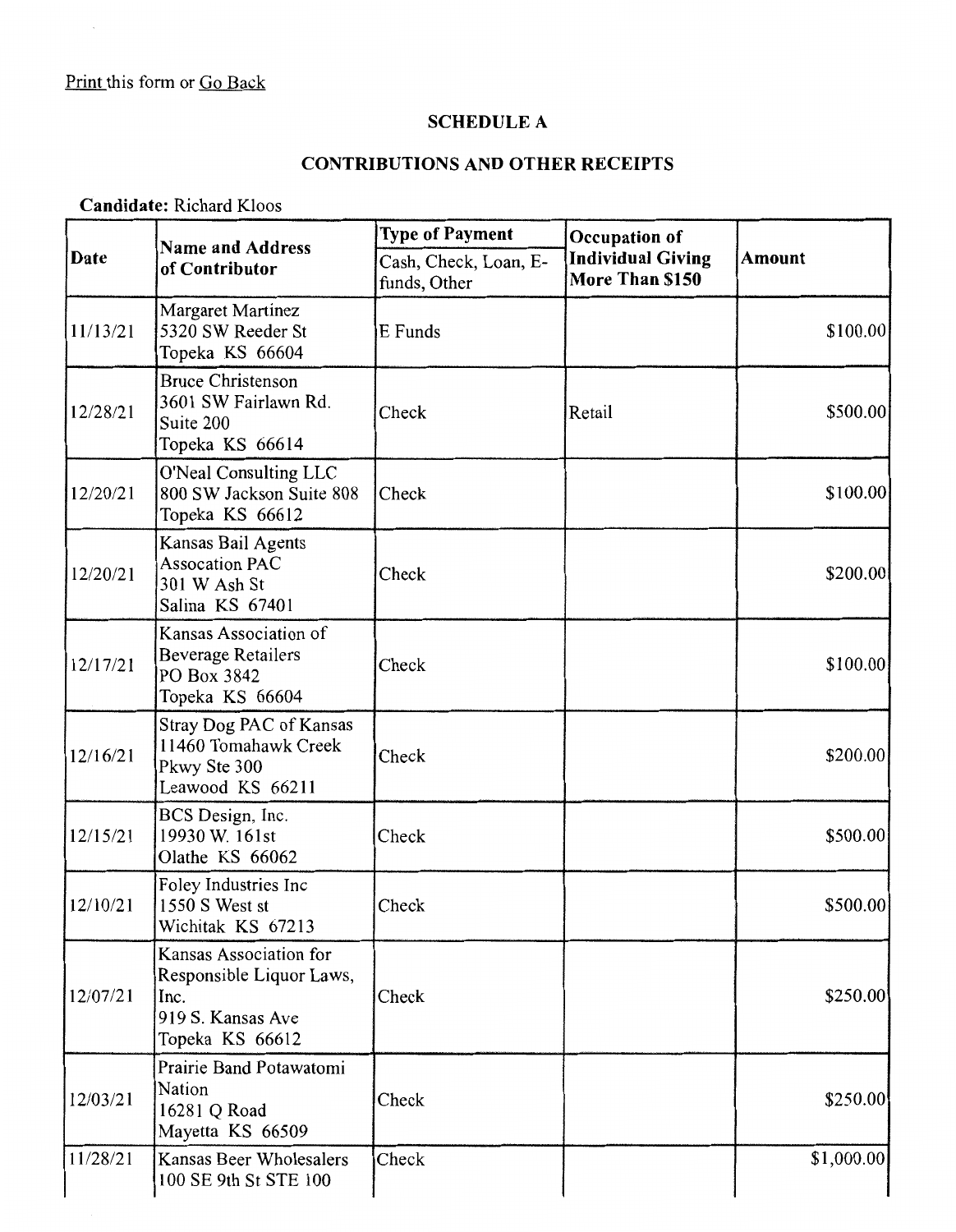|          | Topeka KS 66612                                                                                |       |         |            |
|----------|------------------------------------------------------------------------------------------------|-------|---------|------------|
| 11/24/21 | <b>Blue Cross Blue Shield</b><br>1133 SW Topeka Blvd<br>Topeka KS 66629                        | Check |         | \$500.00   |
| 11/18/21 | Miriam C. Nestler<br>6701 SW Scathelock Rd<br>Topeka KS 66614                                  | Check | Retired | \$100.00   |
| 11/16/21 | PAC of Kansas<br>Ophthalmologists<br>10 W. Philip Rd<br>Vernon Hills IL 60061                  | Check |         | \$250.00   |
| 11/15/21 | RAI Services Company<br>PO Box 464<br>Winston-Salem NC 27102                                   | Check |         | \$250.00   |
| 11/15/21 | Kansas Beverage<br><b>Assocation PAC</b><br>5845 SW 29th St<br>Topeka KS 66614                 | Check |         | \$500.00   |
| 11/11/21 | Venture Corporation<br>PO Box 1486<br>Great Bend KS 67530                                      | Check |         | \$500.00   |
| 11/04/21 | Mark Heitz<br>260 SW Yorkshire Rd<br>Topeka KS 66606                                           | Check | Retired | \$1,000.00 |
| 11/04/21 | Koss Construction<br>Company<br>5830 SW Drury Lane<br>Topeka KS 66604                          | Check |         | \$500.00   |
| 10/29/21 | Hollywood Casino at<br>Kansas Speedway<br>777 Hollywood Casino<br>Blvd<br>Kansas City KS 66111 | Check |         | \$500.00   |
| 10/28/21 | <b>LKQ</b> Corporation<br>500 W. Madison Street<br>Suite 2800<br>Chicago IL 60661              | Check |         | \$250.00   |
| 10/28/21 | <b>BNSF Railway Company</b><br>2500 Lou Menk Dr<br>$AOB-2$<br>Fort Worth TX 76131              | Check |         | \$500.00   |
| 10/27/21 | Kansas Association of<br><b>Nurse Anesthetists</b><br>P.O. Box 4006<br>Lawrence KS 66046       | Check |         | \$500.00   |
| 10/27/21 | Hamm Inc<br>PO Box 16796<br>Wichita KS 67216                                                   | Check |         | \$500.00   |
| 10/27/21 | Capital Trucking LLC                                                                           | Check |         | \$250.00   |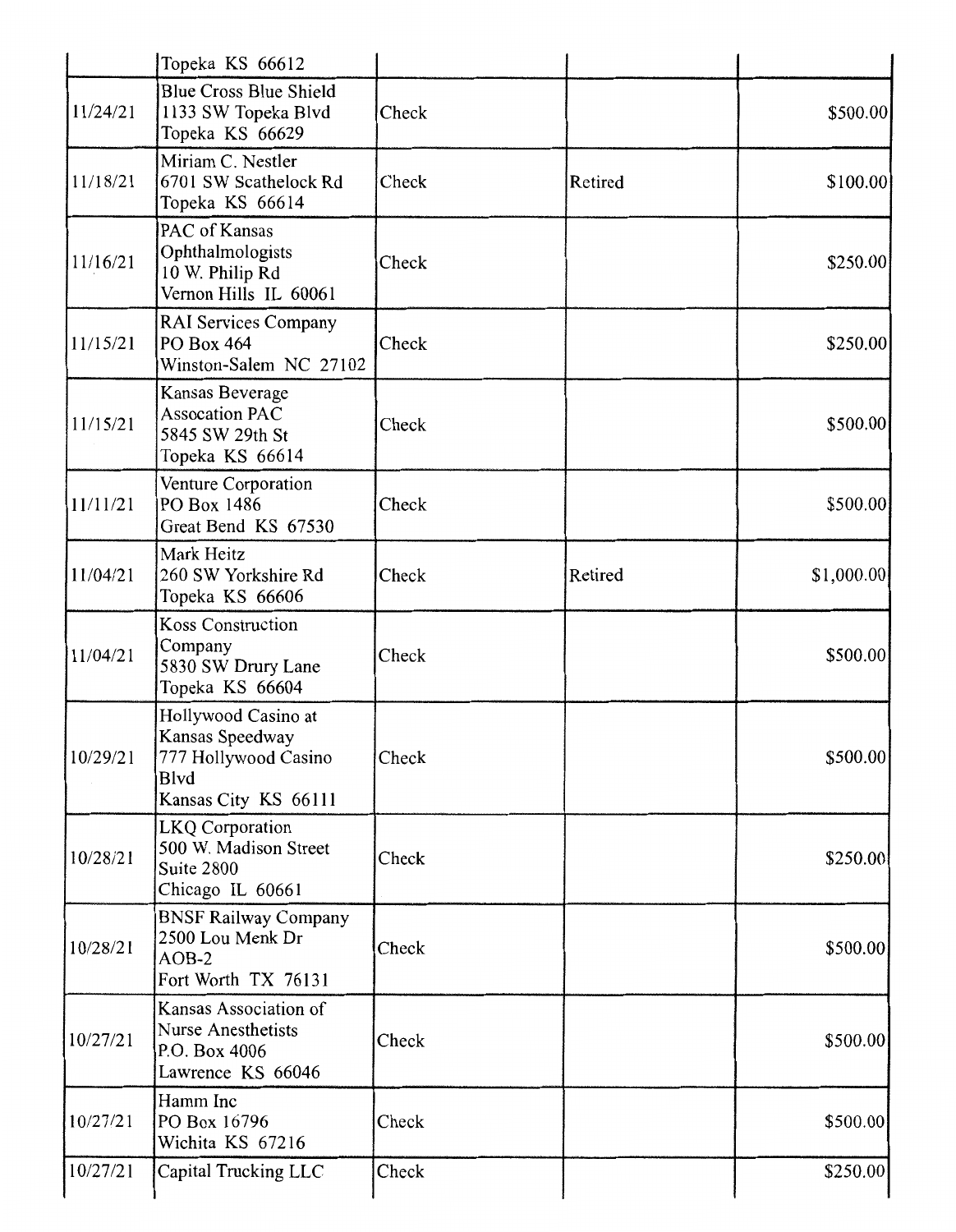|          | PO Box 1554<br>Topeka KS 66601                                                        |       |                                 |            |
|----------|---------------------------------------------------------------------------------------|-------|---------------------------------|------------|
| 10/27/21 | Kansas Automobile Dealers<br>731 South Kansas Ave<br>topeka KS 66603                  | Check |                                 | \$250.00   |
| 10/26/21 | <b>Kansas Contractors</b><br>Association<br>800 SW Jackson St #100<br>Topeka KS 66612 | Check |                                 | \$500.00   |
| 10/14/21 | <b>HCA Kansas Good</b><br>Government Fund<br>550 N Hillside St<br>Wichita KS 67214    | Check |                                 | \$500.00   |
| 10/12/21 | Kansas Agri Business<br>Council<br>816 SW Tyler St<br>Suite 100<br>Topeka KS 66612    | Check |                                 | \$500.00   |
| 10/08/21 | <b>UP Railroad Company</b><br>4801 Gardner Ave<br>Kansas City MO 64120                | Check |                                 | \$500.00   |
| 10/08/21 | Kansas Rural Independent<br>Telecoms PAC<br>PO Box 4799<br>Topeka KS 66604            | Check |                                 | \$500.00   |
| 09/23/21 | Greenwich Biosciences Inc<br>5750 Fleet St. Suite 200<br>Carlsbad CA 92008            | Check |                                 | \$500.00   |
| 09/22/21 | Kansas Society of CPA's<br>PAC<br>114 SE 8th Ave<br>Topeka KS 66603                   | Check |                                 | \$200.00]  |
| 09/13/21 | <b>CUPAC</b> of Kansas<br>901 SW Topeka Blvd<br>Topeka KS 66612                       | Check |                                 | \$250.00   |
| 09/07/21 | Delta Dental<br>PO Box 789769<br>Wichita KS 67278                                     | Check |                                 | \$1,000.00 |
| 08/31/21 | Warren J. Newcomer, JR.<br>520 SW 27th ST<br>Topeka KS 66611                          | Check | <b>Funeral Home</b><br>Director | \$1,000.00 |
| 08/30/21 | Watco Companies LLC<br>315 W 3rd St.<br>Pittsburg KS 66762                            | Check |                                 | \$500.00   |
| 08/30/21 | Midwest Health, Inc.<br>3024 SW Wanamaker Rd<br>Topeka KS 66614                       | Check |                                 | \$400.00   |
| 08/25/21 | <b>KHCA PAC</b><br>1100 SW Gage Blvd                                                  | Check |                                 | \$300.00   |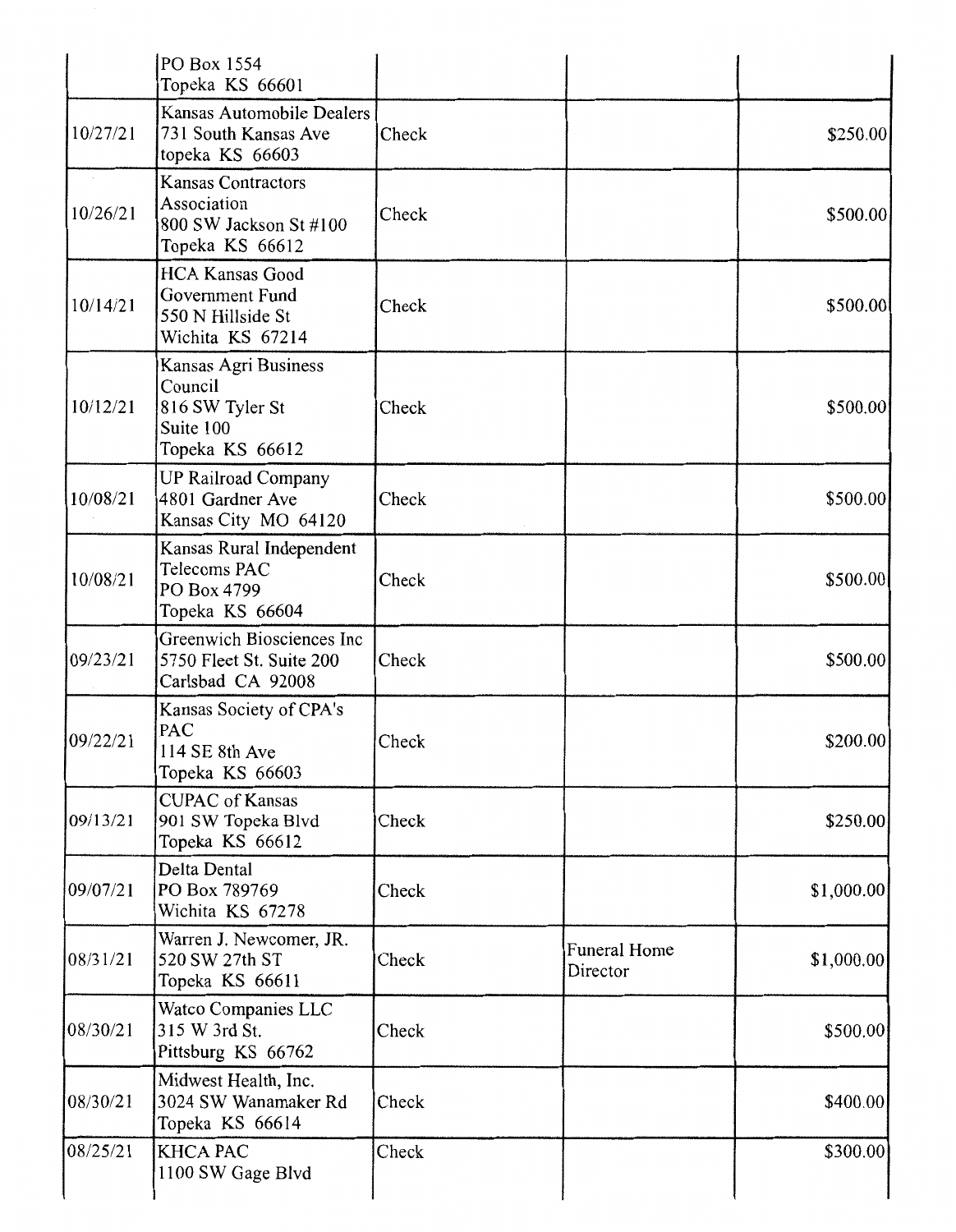|                                                | PO Box 4770<br>Topeka KS 66604                                                 |       |            |          |
|------------------------------------------------|--------------------------------------------------------------------------------|-------|------------|----------|
| 08/18/21                                       | Altria Client Services LLC<br>PO Box 85088<br>Richmond KS 23285                | Check |            | \$500.00 |
| 08/17/21                                       | Cox Communications<br>901 S George Washington<br>Blvd<br>Wichita KS 67211      | Check |            | \$250.00 |
| 08/17/21                                       | AT&T<br>220 SE 6th Ave<br>Topeka KS 66603                                      | Check |            | \$250.00 |
| 08/13/21                                       | Kansas Cable PAC<br>900 S Kansas Ave<br>Suite 300<br>Topeka KS 66612           | Check |            | \$250.00 |
| 07/21/21                                       | T-Mobile USA Inc.<br>12920 SE 38th St<br>Bellevue WA 96006                     | Check |            | \$250.00 |
| 07/15/21                                       | Kansas Hospital<br><b>Association PAC</b><br>215 SE 8th Ave<br>Topeka KS 66603 | Check |            | \$250.00 |
| 07/01/21                                       | <b>Comcast PAC</b><br>1701 JFK Blvd<br>Philadelphia PA 19103                   | Check |            | \$250.00 |
| 06/24/21                                       | Ledbetter Law Office<br>1734 SW Van Buren St.<br>Topeka KS 66612               | Check |            | \$60.00  |
| 01/08/21                                       | Joe Ledbetter<br>1734 SW Van Buren St.<br>Topeka KS 66612                      | Check | Attorney   | \$50.00  |
| Total Itemized Receipts for Period             |                                                                                |       | \$18810.00 |          |
| Total Unitemized Contributions (\$50 or less)  |                                                                                |       | \$0        |          |
| Sale of Political Materials (Unitemized)       |                                                                                |       | \$0        |          |
| Total Contributions When Contributor Not Known |                                                                                |       | \$0        |          |
| TOTAL RECEIPTS THIS PERIOD                     |                                                                                |       | \$18810.00 |          |

Print this form or Go Back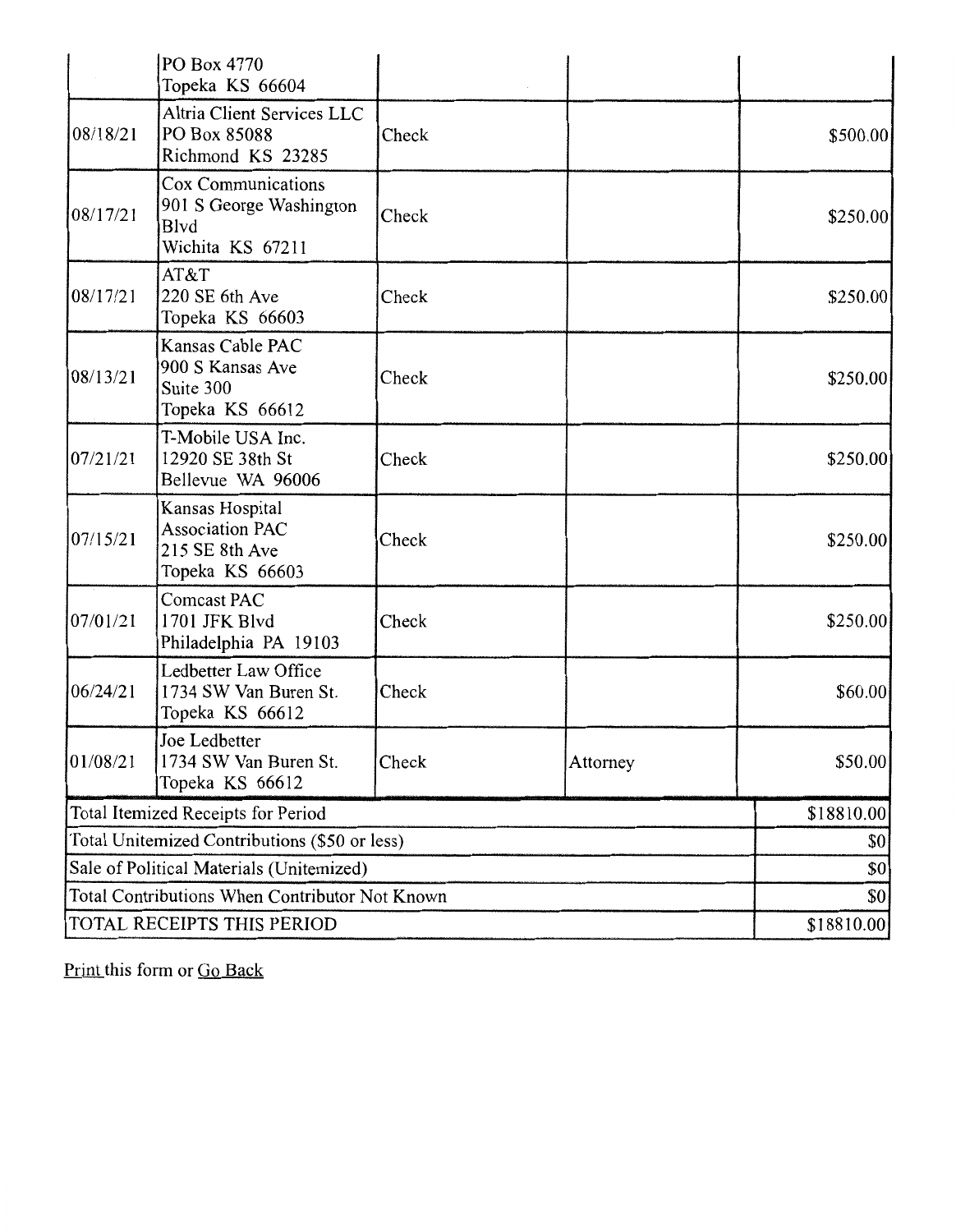## **SCHEDULE C**

# **EXPENDITURES AND OTHER DISBURSEMENTS**

### **Candidate:** Richard Kloos

| Date     | <b>Name and Address</b>                                        | <b>Purpose of Expenditure</b><br>or Disbursement | <b>Amount</b> |
|----------|----------------------------------------------------------------|--------------------------------------------------|---------------|
| 12/31/21 | <b>Vision Bank</b><br>3031 SW Wanamaker Rd<br>Topeka KS 66614  | Miscellaneous Bank Service Charge                | \$6.00        |
| 12/31/21 | <b>Rick Parsons</b><br>247 W Kump<br>Bonner Springs KS 66012   | Miscellaneous Campaign Help                      | \$352.64      |
| 12/31/21 | <b>Richard Kloos</b><br>4720 SE Berryton Rd<br>Topeka KS 66614 | Candidate (self) Reimbursement                   | \$1,201.26    |
| 11/30/21 | <b>Vision Bank</b><br>3031 SW Wanamaker Rd<br>Topeka KS 66614  | Miscellaneous Bank Service Charge                | \$6.00        |
| 11/13/21 | Paypal<br>Not Available<br>Not Available NA                    | Miscellaneous Paypal Fee                         | \$3.38        |
| 11/09/21 | <b>Rick Parsons</b><br>247 W Kump<br>Bonner Springs KS 66012   | Mileage                                          | \$143.36      |
| 10/31/21 | <b>Vision Bank</b><br>3031 SW Wanamaker Rd<br>Topeka KS 66614  | Miscellaneous Bank Service Charge                | \$6.00        |
| 10/26/21 | <b>Rick Parsons</b><br>247 W Kump<br>Bonner Springs KS 66012   | Newsletter Mailer Design                         | \$300.00      |
| 10/25/21 | Vistaprint<br>Not Available<br>Not Available NA                | <b>Printing Mailers</b>                          | \$101.79      |
| 10/12/21 | <b>Hyatt Regency</b><br>8741 Ryckert St<br>Lenexa KS 66219     | Meeting/Travel                                   | \$155.04      |
|          |                                                                |                                                  |               |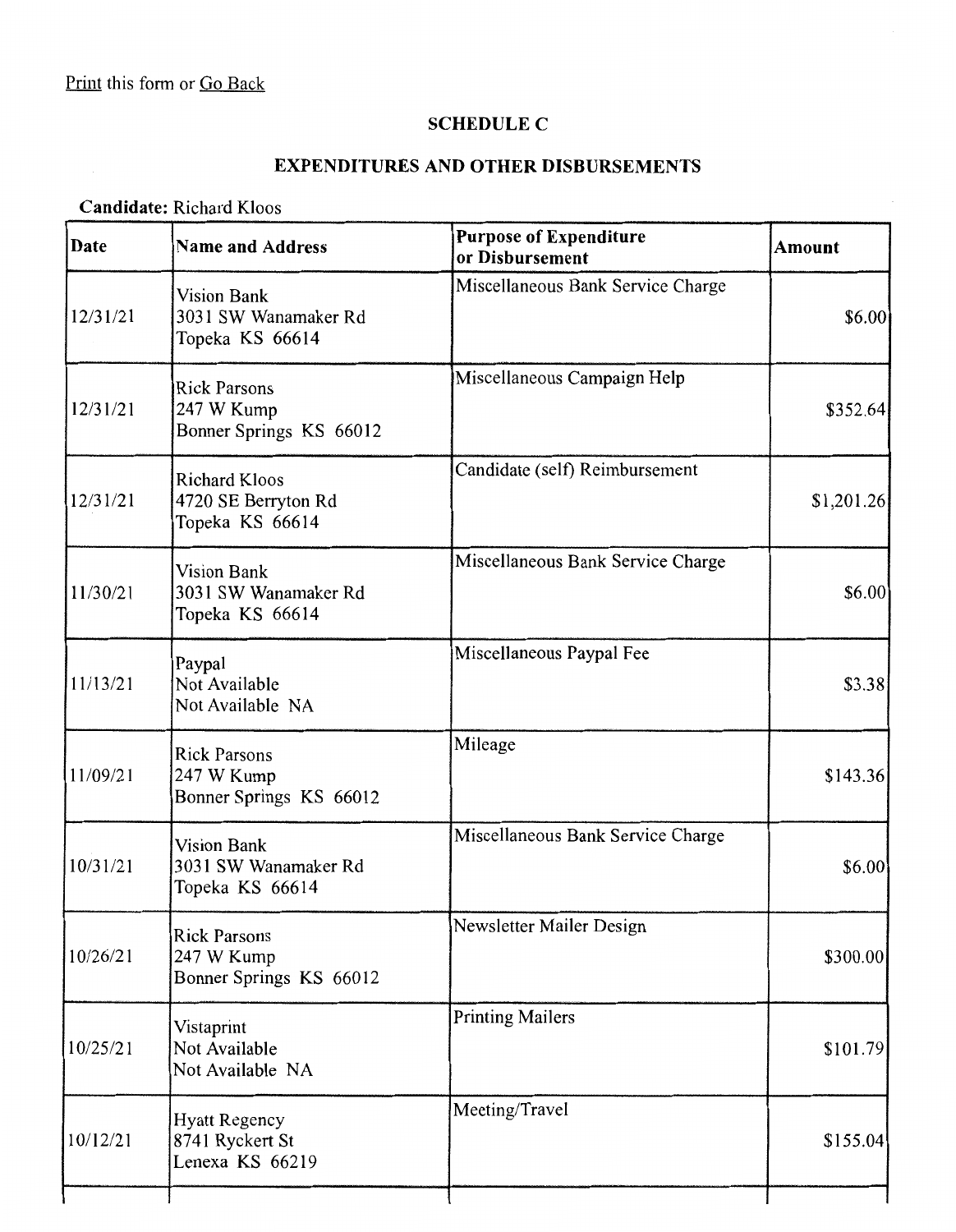| 09/30/21 | Vision Bank<br>3031 SW Wanamaker Rd<br>Topeka KS 66614           | Miscellaneous Bank Service Charge   | \$6.00     |
|----------|------------------------------------------------------------------|-------------------------------------|------------|
| 09/21/21 | Richard Kloos<br>4720 SE Berryton Rd<br>Topeka KS 66614          | Reimbursement State Fair Lodging    | \$632.70]  |
| 08/31/21 | <b>Vision Bank</b><br>3031 SW Wanamaker Rd<br>Topeka KS 66614    | Miscellaneous Bank Service Charge   | \$6.00     |
| 08/20/21 | <b>Richard Kloos</b><br>4720 SE Berryton Rd<br>Berryton KS 66409 | Candidate (self) Trip Reimbursement | \$1,045.55 |
| 08/19/21 | <b>Hyatt Regency</b><br>400 Waterman St.<br>Wichita KS 67202     | Meeting/Travel                      | \$499.49   |
| 07/31/21 | <b>Vision Bank</b><br>3031 SW Wanamaker Rd<br>Topeka KS 66614    | Miscellaneous Bank Service Charge   | \$6.00     |
| 07/09/21 | Sam's Club<br>1401 SW Wanamaker Rd<br>Topeka KS 66604            | Supplies                            | \$145.85   |
| 06/30/21 | <b>Vision Bank</b><br>3031 SW Wanamaker Rd<br>Topeka KS 66614    | Miscellaneous Bank Service Charge   | \$6.00     |
| 06/29/21 | Lids<br>1801 SW Wanamaker Rd<br>Topeka KS 66604                  | Supplies                            | \$266.58   |
| 06/25/21 | Vistaprint<br>Not Available<br>Not Available NA                  | Printing                            | \$77.75    |
| 06/24/21 | Ken Doll Photography<br>530 SW Danbury Ln<br>Topeka KS 66606     | Miscellaneous Photography           | \$54.58    |
| 05/31/21 | <b>Rick Parsons</b><br>247 W Kump<br>Bonner Springs KS 66012     | Miscellaneous Social Media          | \$500.00   |
| 05/31/21 | <b>Vision Bank</b><br>3031 SW Wanamaker Rd                       | Miscellaneous Bank Service Charge   | \$6.00     |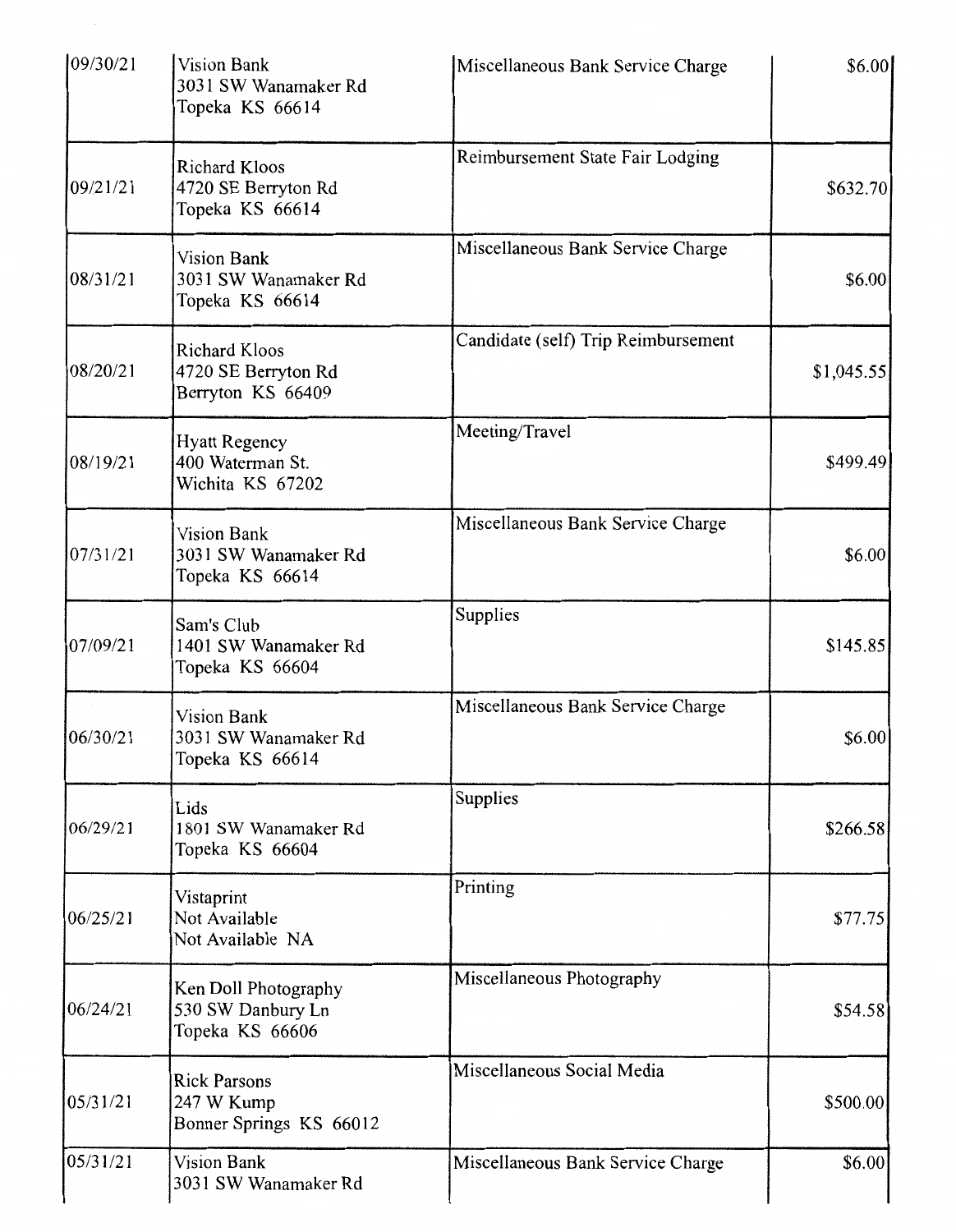|          | Topeka KS 66614                                                   |                                            |          |
|----------|-------------------------------------------------------------------|--------------------------------------------|----------|
| 04/30/21 | Vision Bank<br>3031 SW Wanamaker Rd<br>Topeka KS 66614            | Miscellaneous Bank Service Charge          | \$6.00   |
| 04/27/21 | Holiday Inn Express<br>115 Blue Earth Place<br>Manhattan KS 66502 | Meeting/Travel Convention                  | \$339.87 |
| 04/26/21 | <b>Texas Roadhouse</b><br>Not Available<br>Not Available NA       | Meeting/Travel                             | \$61.64  |
| 04/12/21 | Zach Haney<br>Not Available<br>Not Available NA                   | Newsletter Campaign Help                   | \$290.00 |
| 03/31/21 | Vision Bank<br>3031 SW Wanamaker Rd<br>Topeka KS 66614            | Miscellaneous Bank Service Charge          | \$6.00]  |
| 03/15/21 | Kansas GOP<br>800 SW Jackson St., Suite 1300<br>Topeka KS 66612   | Donation/Contrib 2021 Convention<br>Dinner | \$215.44 |
| 03/11/21 | Kansas GOP<br>800 SW Jackson St., Suite 1300<br>Topeka KS 66612   | Donation/Contrib 2021 Convention           | \$75.00  |
| 03/11/21 | Kansas GOP<br>800 SW Jackson St., Suite 1300<br>Topeka KS 66612   | Donation/Contrib 2021 Convention           | \$75.00  |
| 02/28/21 | <b>Vision Bank</b><br>3031 SW Wanamaker Rd<br>Topeka KS 66614     | Miscellaneous Bank Service Charge          | \$6.00   |
| 02/04/21 | Zach Haney<br>Not Available<br>Not Available NA                   | Miscellaneous Campaign Help                | \$356.00 |
| 02/02/21 | Joe Ledbetter<br>1734 SW Van Buren St.<br>Topeka KS 66612         | <b>Refund Donation Refund</b>              | \$50.00  |
| 02/02/21 | Kansas Truth Caucus<br>PO Box 860762<br>Shawnee KS 66286          | Donation/Contrib                           | \$250.00 |